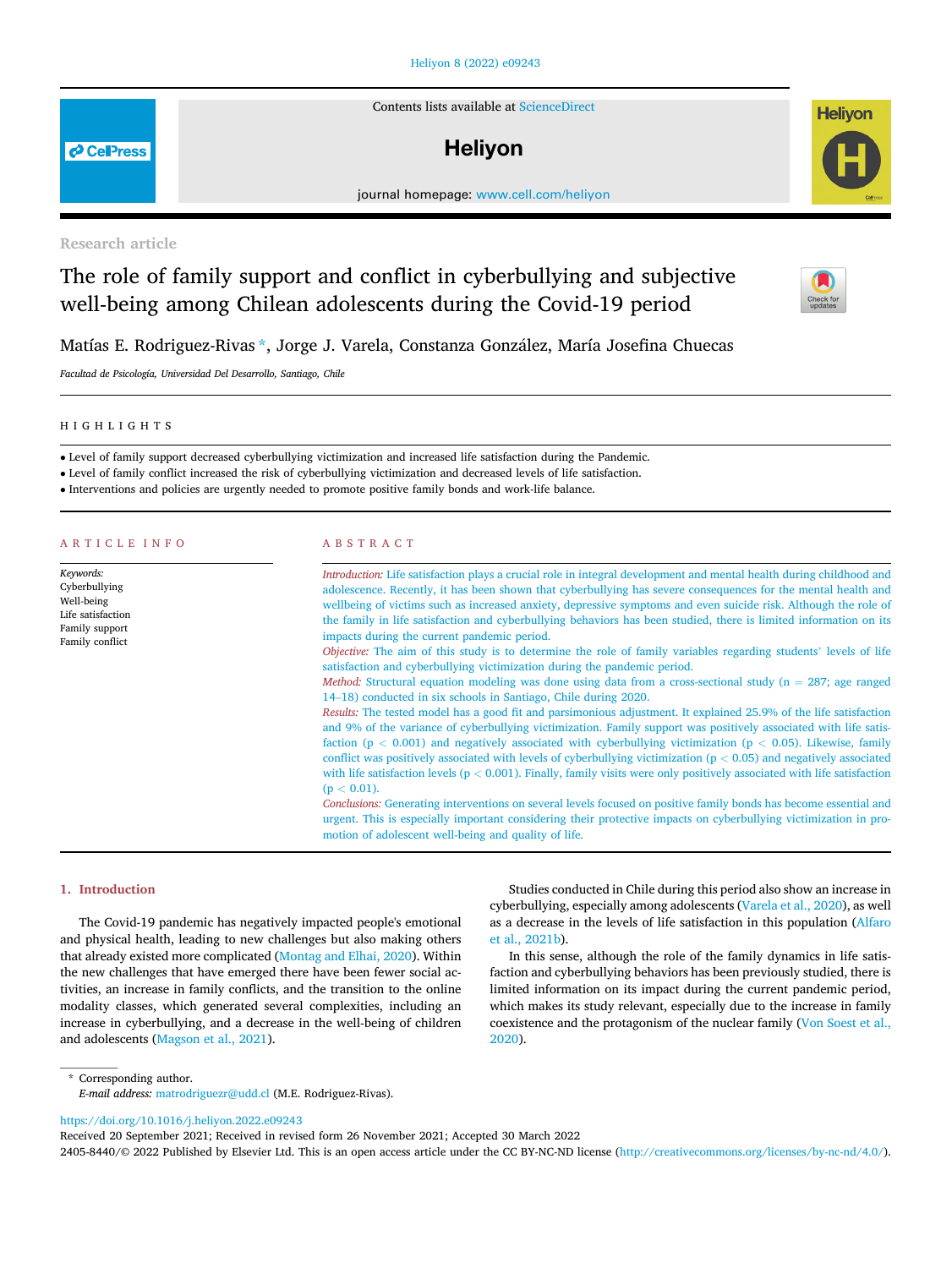# 1.1. Importance of life satisfaction for children and youth

Subjective well-being is understood as the way in which people evaluate and perceive their own lives through positive and negative effects and their cognitive evaluations of life satisfaction ([Diener, 2009\)](#page-6-3). In particular, life satisfaction serves to report how people evaluate life in general or the different domains of life. This is an adequate indicator to evaluate the perceptions that children and adolescents hold about their lives ([Diener, 2006](#page-6-4)).

In general, it has been observed that children and adolescents present high levels of well-being and life satisfaction with a decrease in these levels during adolescence [\(Gonz](#page-6-5)[alez-Carrasco et al., 2017;](#page-6-5) [Looze et al.,](#page-6-6) [2018\)](#page-6-6). Mixed results have been reported regarding gender differences in the levels of life satisfaction and subjective well-being [\(Dinisman and](#page-6-7) [Ben-Arieh, 2016\)](#page-6-7). Some studies indicate that there are no differences in the levels of well-being associated with gender, while others state that in general are more likely to show lower levels of well-being and life satisfaction [\(Atienza-Gonz](#page-6-8)á[lez et al., 2020](#page-6-8); [Kaye-Tzadok et al., 2017\)](#page-6-9). These differences have been shown to be more marked as adolescence progresses [\(Aymerich et al., 2021](#page-6-10)).

A study in Chile with students aged 8–14 years showed that their well-being tends to be high and is even higher in younger children ([Guzm](#page-6-11)á[n et al., 2017](#page-6-11)). Another study done in the same country with participants between 8 and 12 years of age found that more than 70% were highly satisfied with their lives as a whole ([Oyanedel et al., 2015\)](#page-6-12). Regarding satisfaction in the domains of life, the students reported being more satisfied with the family domain and less satisfied with the school domain [\(Alfaro et al., 2021a\)](#page-6-13).

Studies have identified several predictors of well-being and life satisfaction levels, ranging from the influence of genetics to community factors [\(Diener et al., 2018](#page-6-14)). However, the evidence shows that the factors that have the greatest impact during childhood and adolescence are family and school variables, along with the quality of peer and teacher relationships ([Capone et al., 2021;](#page-6-15) [Oberle et al., 2011](#page-6-16); [Suldo](#page-7-2) [et al., 2013](#page-7-2)).

# 1.2. Cyberbullying and its effects on victims during childhood and adolescence

Cyberbullying is defined as a repeated and intentional pattern of aggression through computers, cellular phones and other electronic devices [\(Hinduja and Patchin, 2010;](#page-6-17) [Kowalski et al., 2012](#page-6-18); [Smith et al.,](#page-7-3) [2008\)](#page-7-3).

Other important features of cyberbullying are anonymity or when aggressors hide their identities by using pseudonyms and disinhibition due to a lack of adult supervision and the likelihood of not viewing the victim directly. This implies that aggressors do not gauge the harm they cause through cyberbullying. In the third place there is the viral nature of cyberbullying, which allows offensive published contents to be seen by a vast amount of people in a matter of minutes [\(Hinduja and Patchin,](#page-6-17) [2010\)](#page-6-17).

As cyberbullying is a concern in many countries around the world, prevalence studies have been trying to identify the magnitude of this phenomenon in different contexts. A systematic review by [Brochado et al.](#page-6-19) [\(2017\)](#page-6-19) based on 159 studies (mostly from North America and Europe) reports a prevalence between 1% and 61.1%, while aggression reports vary between 3% and 39%.

The First National Survey on Poly-victimization (Primera Encuesta Nacional de Polivictimizacion, in Spanish) in Chile using a sample of students from the  $6<sup>th</sup>$  to  $11<sup>th</sup>$  grades found that 8% suffered 9 or more types of aggressions, and are thus defined as poly-victims. Among this group, 69% reported suffering cyberbullying [\(Consejo Nacional de la](#page-6-20) [Infancia, 2018;](#page-6-20) Ministerio de Educación, Centro de estudios Mineduc, [2018\)](#page-6-21). These national reports are consistent with the results of studies conducted in Chile in previous years (e.g. [Varela et al., 2014;](#page-7-4) [Varela](#page-7-5) [et al., 2017](#page-7-5)).

Being a victim of cyberbullying has negative consequences for adolescents and the school community in general. For example, [Mason](#page-6-22) [\(2008\)](#page-6-22) states that both bullying and cyberbullying have similar negative psychological and health consequences on victims over time. For other researchers, however, the consequences of cyberbullying are more negative compared to bullying because of the particular foci of this phenomenon [\(Kowalski et al., 2012](#page-6-18)).

In addition, the possibility of anonymity of the aggressor may increase the negative consequences for the victims ([Beale and Hall, 2007\)](#page-6-23). Among the most serious consequences of cyberbullying, some suicides of young people have been linked to being a victim of cyberbullying, since for the victim there seems to be no way out of this serious abusive behavior ([Hinduja and Patchin, 2010\)](#page-6-17). [Hinduja and Patchin \(2010\)](#page-6-17) collected data from students from  $6<sup>th</sup>$  through  $8<sup>th</sup>$  grades on experiences with bullying and peer harassment (online and offline) as well as suicidal thoughts. They found that experience with cyberbullying as a victim or perpetrator is associated with an increase in suicidal ideation among youth. A more recent study reviewed the temporal and reciprocal relationship between being a victim of cyberbullying and problems during adolescence.

# 1.3. Role of family for cyberbullying and life satisfaction

Previous studies have demonstrated the relevance of the family environment on adolescents' life satisfaction ([Alfaro et al., 2019](#page-6-24), [2021a;](#page-6-13) [Oyarzún et al., 2019](#page-6-25); [Lee and Yoo, 2015\)](#page-6-26), and its role in the prevention of cyberbullying has also been demonstrated (Arató et al., 2021; [Buelga](#page-6-28) [et al., 2016](#page-6-28); [Kowalski et al., 2014;](#page-6-29) [Ortega-Baron et al., 2016](#page-6-30)).

Parental warmth is one of the variables of family dynamics that has been studied in relation to cybervictimization. In a literature review, [Elsaesser et al. \(2017\)](#page-6-31) consistently found negative associations between parental warmth and cyberbullying for both victims and aggressors.

Similar effects have been observed regarding family support, understood as both emotional and instrumental support received from any member of the family that makes the child feel protected and cared for ([Rees et al., 2020](#page-7-6)), with findings from different studies showing an association with less cybervictimization [\(Arat](#page-6-27)ó [et al.,](#page-6-27) [2021;](#page-6-27) [Fanti et al., 2012;](#page-6-32) [Kowalski et al., 2014](#page-6-29); [Martins et al., 2016;](#page-6-33) [Wang et al., 2009](#page-7-7)).

Thus, the dimensions of family functioning associated with greater closeness and warmth have been systematically associated with lower levels of cyber-bullying as victims and perpetrators ([Elsaesser et al.,](#page-6-31) [2017\)](#page-6-31).

A study with Spanish high school students found that adolescents who were victims or perpetrators of cyberbullying reported having less open communication with their parents than those who were not involved in cyberbullying (Ortega-Barón et al., 2019). These findings are consistent with previous studies, which have found that the quality of family communication is a protective factor of cyber-bullying for victims and aggressors ([Buelga et al., 2017;](#page-6-35) Larrañaga et al., 2016; [Navarro et al.,](#page-6-37) [2015\)](#page-6-37). Nonetheless, Arató et al. (2021) did not find a significant effect of family communication on cyberbullying involvement.

In addition, family cohesion is considered to be a protective factor against cyber-victimization ([Elsaesser et al., 2017;](#page-6-31) Ortega-Barón et al., [2016;](#page-6-30) [Sasson and Mesch, 2017\)](#page-7-8). However, excessive cohesion would not be adequate for the prevention of online aggression.

According to a recent study with Hungarian adolescents, extreme levels of closeness and emotional dependence in families may make adolescents more vulnerable to cyberbullying, as this would have an influence on the development of appropriate strategies for emotional regulation (Arató et al., 2021). As previous studies have shown, balanced levels of family cohesion could function as a protective factor against cyberbullying ([Buelga et al., 2017;](#page-6-35) Ortega-Barón et al., 2016). On the other hand, family conflicts have been pointed out as a risk factor for participation in cyberbullying victimization and perpetration behaviors ([Kowalski et al., 2014](#page-6-29); [Ortega-Baron et al., 2016\)](#page-6-30).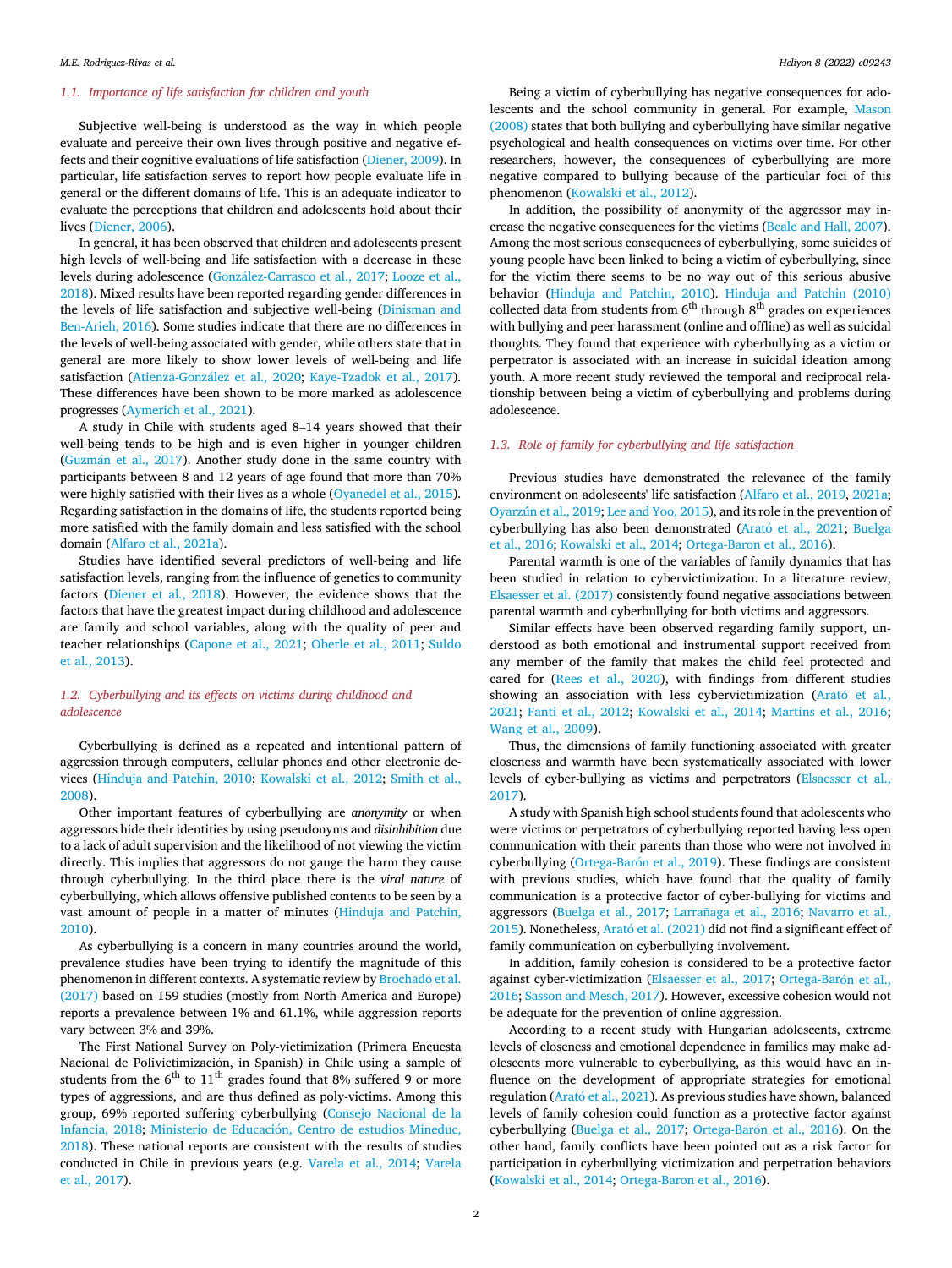As described above, different studies have shown the importance of family for the life satisfaction and wellbeing of children and adolescents ([Alfaro et al., 2019,](#page-6-24) [2021a](#page-6-13); [Lawler et al., 2017](#page-6-38); [Oyarzún et al., 2019\)](#page-6-25). A comparative study with 11 countries found that around 40% of the variation on the subjective well-being of 12-year-olds was explained by family factors ([Lee and Yoo, 2015\)](#page-6-26). Another study in 11 countries showed that family was the factor that contributed the most to children's subjective well-being in the USA, while in the rest of the countries family variables predicted subjective well-being ([Lawler et al., 2017\)](#page-6-38).

The above-mentioned studies in Chile highlight the importance of harmonious and non-conflictive relationships with family members for children's and adolescents' well-being [\(Alfaro et al., 2019](#page-6-24), [2021a](#page-6-13)). In sum, relationships with both the family and with peers exert an important influence on life satisfaction, so conflicts in any of these spheres can be detrimental to children's and adolescent's well-being.

# 1.4. Life satisfaction and cyberbullying during the Covid-19 period

One of the major consequences of the Covid-19 pandemic was long periods of quarantine and lockdown resulting in many children and adolescents having virtual classes. This has been reported as negatively impacting their mental health [\(Montag and Elhai, 2020\)](#page-6-0). For example, several studies indicate there was a significant increase in cyberbullying levels in relation to pre-pandemic levels in various groups ([Barlett et al.,](#page-6-39) [2021;](#page-6-39) [Deng and Feng, 2021](#page-6-40)), as well as an increased concern from children and adolescents about this problem [\(Lessard and Puhl, 2021](#page-6-41)).

Bartlett and colleagues attribute this increase to two main reasons: increased stress in youth and greater access to the internet due to virtualization of almost all activities, as both factors have been positively related to a higher prevalence of cyberbullying ([Garaigordobil and](#page-6-42) [Machimbarrena, 2019](#page-6-42); [Kowalski et al., 2014](#page-6-29)).

In Chile, the proportion of reports of cyberbullying increased considerably, in 2019 14 out of 100 reports of abuse among students corresponded to cyberbullying, in 2020 this number increased to 26 out of 100 (Superintendencia de Educación, 2021).

Furthermore, it has been reported that the levels of life satisfaction of children and adolescents during the Covid-19 pandemic period decreased compared to those presented before the pandemic ([Magson](#page-6-1) [et al., 2021](#page-6-1); [Rodríguez-Rivas et al., 2021](#page-7-10)). This is mainly due to having less contact with significant others such as friends and family, lower levels of peer support, and less contact with teachers due to school clo-sures [\(Richa, 2020;](#page-7-11) [Tom](#page-7-12)é et al., 2021). Specifically, a study that included data from students in Oslo prior to the pandemic and during the period of strict lockdown found that levels of life satisfaction decreased to a highly significant degree ([Von Soest et al., 2020\)](#page-7-1).

Despite the importance of both variables, to date there are not enough studies that have jointly examined the effects of cyberbullying on life satisfaction during the pandemic. Therefore, understanding this interaction becomes even more important since short- and long-term effects on the mental health of children and adolescents associated with these events will surely be observed due to the prolongation of the measures established during the pandemic.

In this line, some studies have found that a few of the factors that correlated positively with life satisfaction of children and adolescents during the pandemic include perceived parental styles, quality of peer relationships, school engagement and time spent talking with caregivers ([Choi et al., 2021\)](#page-6-43).

#### 1.5. The current study

Based on the above background and as shown in the structural model in [Figure 1,](#page-2-0) the present study is supported by the following hypotheses:

H1. The level of family support is positively associated with levels of life satisfaction and negatively associated with levels of cyberbullying victimization.

H2. The level of family conflict is negatively associated with life satisfaction and positively associated with cyberbullying victimization.

H3. The level of family visits is positively associated with levels of life satisfaction and negatively associated with levels of cyberbullying victimization.

The aim of this study is to determine the role of family variables in relation to students' levels of life satisfaction and cyberbullying victimization during the pandemic period.

#### 2. Method

## 2.1. Data collection and sampling

Through convenience sampling, a total of 287 adolescents in the 10th, 11th and 12th grades from six public and private urban schools in the Metropolitan Region of Chile voluntarily participated in this study. Data were obtained through the application of a cross-sectional online selfreported questionnaire during October and November of the year 2020. It is important to mention that in that period the schools continued with virtual activities, since the confinement was decreed on March 15, 2020 ([Ministerio de Salud, 2020](#page-6-44)). The average age was 15.95 years (SD  $=$  1.13) which consisted of 114 female students (39.7%) and 173 male students (60.3%).

<span id="page-2-0"></span>

Figure 1. SEM model hypothesized the effects of Family Factors on Life Satisfaction and Cyberbullying Victimization in adolescents during the Covid-19 pandemic. Notes:  $(+)$  = Positive association among the variables;  $(.)$  = Negative association among the variables.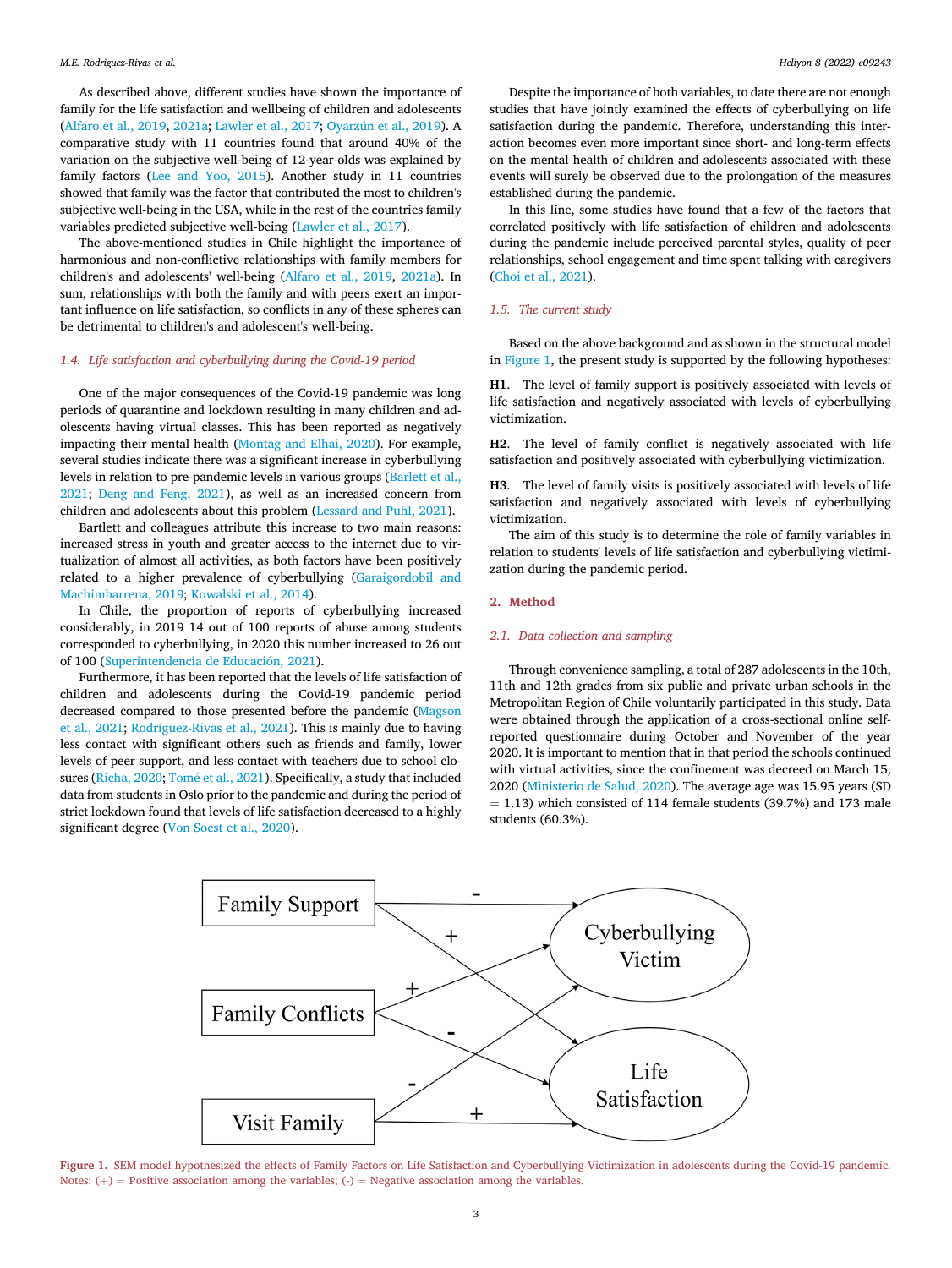This study was approved by the Ethics Committee of the Universidad del Desarrollo that obtained passive informed consent from the parents and guardians, informed consent from the students and active consent from the schools.

In addition, power analysis was performed to determine the minimum sample size for the construction of the structural equation model (SEM), anticipating a medium effect size of 0.25, with a power level of 0.80 and an alpha significance level of 0.05 ([Wolf et al., 2013\)](#page-7-13). Through the use of the software developed by [Soper \(2021\)](#page-7-14), it was determined that the minimum sample size for the construction of the SEM was  $n =$ 138 participants.

# 2.2. Measures

The gender (dichotomous variable, female  $= 1$ ) and age (continuous variable) of the participants were used as sociodemographic variables based on students' self-reported questionnaires.

# 2.2.1. Student Life Satisfaction Scale (SLSS)

Instrument created by Huebner (1991) to measure global satisfaction with life in children and adolescents from 8 to 18 years old, which has been validated in Chile and has adequate psychometric properties for Chilean children and adolescents ([Alfaro et al., 2016;](#page-6-45) [Benavente et al.,](#page-6-46) [2019\)](#page-6-46).

An abbreviated four-item version of the scale was used, which included the following statements: "I have a good life", "I have what I want in life", "My life is better than most kids'", and "My life is going well". The response scale used was a 5-point Likert-type scale  $(1 -$  Strongly Disagree;  $5 =$  Strongly Agree), which assesses different measures of life satisfaction. Higher scores on this scale indicate higher levels of life satisfaction. For the present study, the Cronbach's alpha of the measure was .77.

#### 2.2.2. Victim of cyberbullying

An instrument developed by [Ybarra et al. \(2007\)](#page-7-15) reports on the frequency of being a victim of aggressive behavior through the use of the Internet and digital media platforms, through any electronic device. This four-item self-report scale measures the frequency with which during the past year they were victims of these behaviors.

The scale items use a 5-point Likert scale  $(1 = Not sure; 5 = Often)$ and include the following statements: "Someone made a rude or mean comment to me online", "Someone spread rumors about me online, regardless of whether they were true or not", "Someone sent a text message that said rude or mean things" and "Someone made a threatening or aggressive comment to me online". Higher scores indicate more levels of cyberbullying as a victim. For the present study, the Cronbach's alpha of the measure was .74.

# 2.2.3. Family measures

This measure was constructed on the basis of three observed variables developed ad hoc for the present study from the International Survey of Children's Well-Being (ISCWeB) questionnaire, related to family dynamics during the pandemic period. The first of these called Family Support was evaluated through the statement "I have felt supported by my family".

The second variable called Family Conflicts was evaluated through the statement "In my family there have been conflicts". Both variables were scored on a 4-point Likert scale (1 = Never to 4 = Often). Higher scores respectively indicate higher levels of family support and family conflicts.

Finally, the variable Visit Family was measured by the following question "How often have I visited my family members?" and was scored on a 5-point scale ( $1 =$  Never to  $5 =$  Several times a day every day of the week), where a greater score indicates a higher frequency of visits with family members.

The full questionnaire in English is available as supplementary material.

# 2.3. Data analysis

Descriptive statistics and the Pearson correlation were obtained with IBM® SPSS® version 27. The main analysis technique was structural equation modelling (SEM). Analyses were performed with the AMOS IBM® SPSS® program version 26 using the maximum likelihood estimation considering the non-normality of the data ([Byrne, 2001\)](#page-6-47). The three family measures (support, conflicts and visits) were used as exogenous variables, and the SSLS and Cyberbullying Victim scales were used as endogenous variables in the SEM model.

To assess model fit, several indices were examined including the chisquared goodness of fit statistic  $(\chi_2)$ , degrees of freedom (df), goodness of fit index (GFI), comparative fit index (CFI), Tucker-Lewis index (TLI), root mean square error of approximation (RMSEA) and standardized root mean square residual (SRMR).

For the GFI, CFI and TLI values over .90 indicate adequate fit. For the RMSEA and SRMR, values less than .08 and Chi Square/df ratio <5 indicate adequate fit ([Byrne, 2001;](#page-6-47) [Weston and Gore, 2006](#page-7-16)). In addition, Confirmatory Factor Analysis of the latent variables was performed, which showed adequate adjustments for the Student Life Satisfaction Scale ( $\gamma$ 2/df = 1.25, p < .001, RMSEA = .039, SRMR = .019, CFI = .977,  $GFI = .993$ ) and for the Cyberbullying Victimization Scale ( $\gamma 2/df = 4.35$ ,  $p < .001$ , RMSEA = .049, SRMR = .011, CFI = .967, GFI = .983).

Lastly, because the missing data are less than 15% of the cases in each continuous variable, we replaced the missing scores with mean values ([Mehrotra et al., 2017](#page-6-48)).

#### 3. Results

#### 3.1. Descriptive statistics and correlations

Descriptive statistics in the sample include the Life Satisfaction mean of 3.82 (SD  $= 0.83$ ) and the Cyberbullying Victim scale reporting a mean of 2.01 (SD  $=$  0.43). The descriptive statistics and the correlations among the family, control and dependent variables included in the study are shown in [Table 1](#page-4-0).

#### 3.2. Structural model

The results of the structural model were consistent with the proposed hypotheses, demonstrating the role of family variables on cyberbullying and life satisfaction [\(Figure 2](#page-4-1)). This model was also controlled statistically for age upon cyberbullying victimization and SLSS.

The tested model has a good fit and parsimonious adjustment ( $\chi$ 2/df  $= 1.35, p < .001, RMSEA = .037, SRMR = .039, CFI = .982, GFI = .944),$ explained 25.9% of the life satisfaction ( $R^2 = .259$ ) and 9% of the variance of cyberbullying victimization ( $R^2 = .09$ ). Family support was positively associated with life satisfaction ( $\beta = .57$ ; p < .001) and negatively associated with cyberbullying victimization ( $\beta$  = -.09; p = .02). Likewise, family conflict was positively associated with levels of cyberbullying victimization ( $\beta = .09$ ;  $p = .038$ ) and negatively associated with life satisfaction levels (β = -.27;  $p$  < .001). Finally, family visits only were positively associated with life satisfaction ( $\beta = .18; p = .007$ ) and did not have a significant effect on cyberbullying victimization (( $\beta$  = -.03;  $p = .399$ ).

Finally, when estimating the model by gender, both the male and female models did not present statistically significant differences between them or with the general model ( $p > .05$ ), maintaining the significance in their paths.

# 4. Discussion

The results were consistent with our hypothesis and highlight the importance of family support, conflicts and visits for life satisfaction and cyberbullying during periods of high stress and uncertainty, as is the current Covid-19 pandemic period ([Montag and Elhai, 2020\)](#page-6-0). In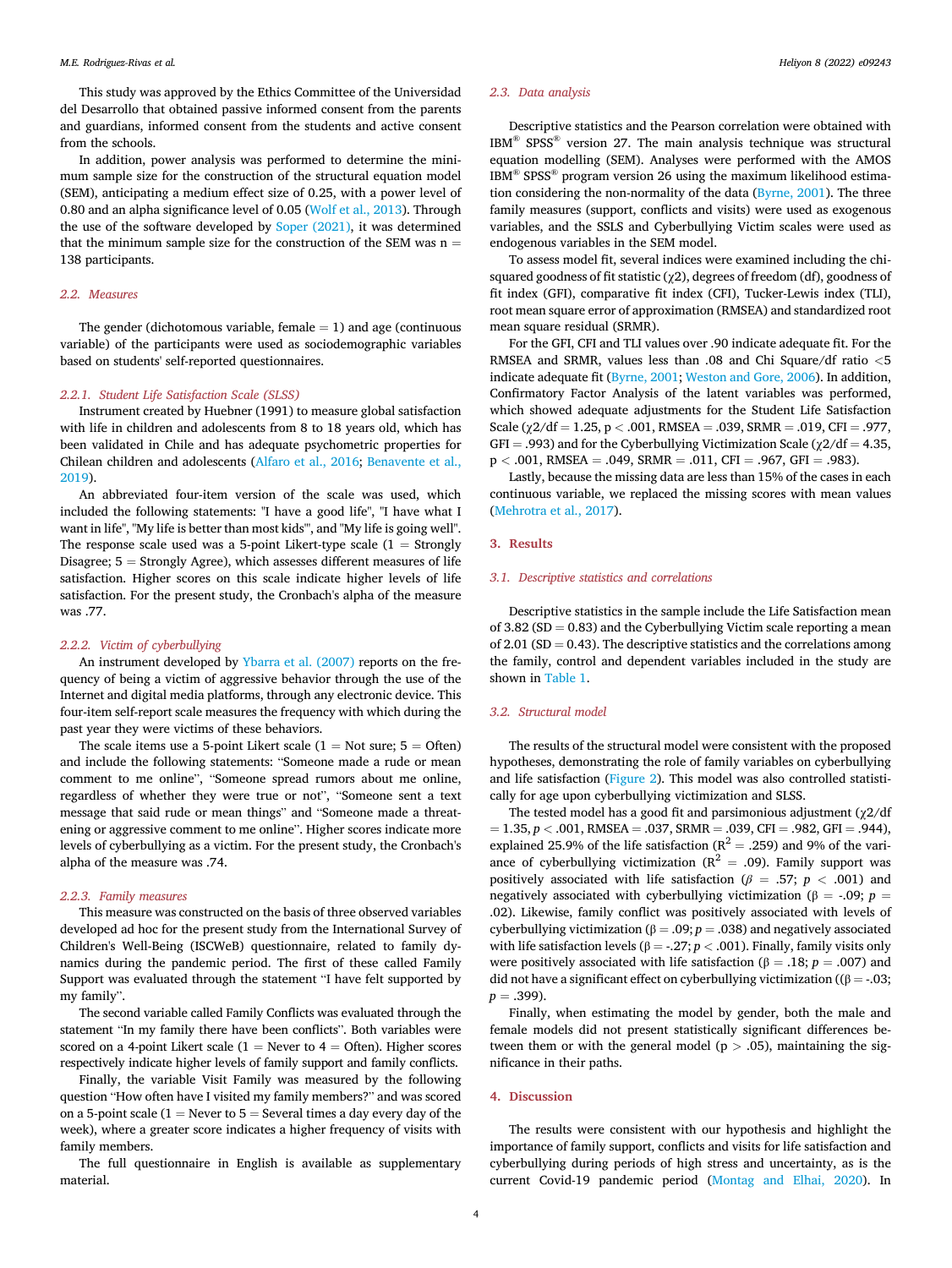#### <span id="page-4-0"></span>Table 1. Descriptive statistics and correlations of Pearson among the measures.

| Variables                   | M     | SD   | Range     |                          | 2                 | 3                        | 4                        | .5                       | 6        |  |
|-----------------------------|-------|------|-----------|--------------------------|-------------------|--------------------------|--------------------------|--------------------------|----------|--|
| $(1)$ Age                   | 15.95 | 1.13 | $14 - 18$ | $\overline{\phantom{0}}$ |                   |                          |                          |                          |          |  |
| $(2)$ Gender $(1 =$ female) | .39   | .50  | $0 - 1$   | $-.074$                  | $\qquad \qquad -$ |                          |                          |                          |          |  |
| (3) Victim Cyberbullying    | 2.01  | .43  | $1 - 4$   | .055                     | .022              | $\overline{\phantom{a}}$ |                          |                          |          |  |
| $(4)$ SLSS                  | 3.82  | .83  | $1 - 5$   | $-.068$                  | $-.005$           | .005                     | $\overline{\phantom{0}}$ |                          |          |  |
| (5) Family Support          | 3.41  | .81  | $1 - 4$   | $-.081$                  | $-.053$           | $-165*$                  | $.466**$                 | $\overline{\phantom{a}}$ |          |  |
| (6) Family Conflicts        | 1.84  | .73  | $1 - 4$   | $-.036$                  | .009              | $.159*$                  | $-.291**$                | $-0.292**$               | -        |  |
| (7) Visit Family            | 1.72  | .75  | $1 - 5$   | .012                     | .062              | $-.057$                  | $.172*$                  | .056                     | $-0.065$ |  |

<span id="page-4-1"></span>Note:  $np < .05$ ;  $*p < .001$ ; SLSS = Student Life Satisfaction Scale.



Figure 2. Structural Model among Family Measures, Life Satisfaction and Victim of Cyberbullying. Notes:  $* = p < .05; ** = p < .001;$  R<sup>2</sup> = R-Squared; T = Total sample;  $M =$  Male;  $F =$  Female. The model also was controlled for age (not shown in the figure) upon cyberbullying victimization and SLSS.

particular, our results show that greater levels of family conflict connect with an increase of cyberbullying victimization and a decrease in life satisfaction levels. This is concordant with research conducted internationally prior to and during the pandemic period, where the negative effects of these conflicts on the levels of subjective well-being and increased victimization have been observed ([Ye et al., 2021\)](#page-7-17).

In terms of gender, our study did not show statistically significant differences in the variables of the model or in its pathways, which is consistent with previous studies ([Dinisman and Ben-Arieh, 2016\)](#page-6-7). However, future studies should include a comprehensive analysis of the variables associated with gender, given their relevance and the particular differences according to each country and culture.

The levels of life satisfaction ( $X = 3.82$ ; SD = 0.83) reported in the current study are observed to be slightly lower than those reported using the same scale in other studies with similar samples [\(Alfaro et al., 2017;](#page-6-49) [Jiang and Huebner, 2017;](#page-6-50) [Oyarzún et al., 2019](#page-6-25)). These differences may surely be due to the effect that the pandemic has had on the mental health and well-being of children and adolescents. The decrease in the levels of life satisfaction described in this report is consistent with that shown in other studies carried out during the pandemic, indicating that these levels tend to show a significant decline ([Magson et al., 2021](#page-6-1); [Von Soest](#page-7-1) [et al., 2020](#page-7-1)). Such results show that the pandemic and its associated consequences have negatively impacted the lives of children and adolescents, making it very important to gain a deeper understanding of this phenomenon through future research.

Although the levels of cybervictimization are similar to those of previous studies with the same population and using the same scale ([Varela-Torres et al., 2021\)](#page-7-18), denouncements of cyberbullying in Chile increased in 2020 compared to previous years ([Superintendencia de](#page-7-9)

Educación, 2021). Likewise, studies carried out in other countries, like the US and China, have reported an increase in cyberbullying during the pandemic period ([Barlett et al., 2021;](#page-6-39) [Deng and Feng, 2021\)](#page-6-40). Regarding family functioning before and during the pandemic, the evidence is divergent. A study in China reported an increase in levels of family violence, which was attributed to an aggravation of conflicts due to the stress of confinement and the health crisis ([Zhang, 2020](#page-7-19)). On the other hand, in a Canadian sample it was found that both conflicts and feelings of closeness with the family increased ([Gadermann et al., 2021](#page-6-51)).

The individual perception of the participants about family support dimensions was associated with the higher reports of life satisfaction and fewer cyberbullying self-reports, which is consistent with previous studies, indicating the importance of family dimensions. One example is [Prime et al. \(2020\)](#page-6-52) who showed that positive ties and visits with family members have a positive impact on mental health and life satisfaction. Furthermore, a study conducted by [Ye et al. \(2021\)](#page-7-17) demonstrated its protective role against cyberbullying victimization. This coincide with results of previous research that has reported that the family context plays a role in preventing cybervictimization (Arató et al., 2021; [Elsaesser et al., 2017;](#page-6-31) [Fanti et al., 2012;](#page-6-32) [Kowalski et al., 2014](#page-6-29); [Martins](#page-6-33) [et al., 2016](#page-6-33); [Wang et al., 2009](#page-7-7)).

In this regard, diverse hypotheses emerge to explain the influence of family in cyberbullying victimization. For example, [Ortega-Bar](#page-6-34)ó[n et al.](#page-6-34) [\(2019\)](#page-6-34) state that it is important for the victim of cyberbullying to have the support of family members to communicate the aggression they are suffering and actions can be taken to stop the aggression towards the victim. Under this perspective, if the victim does not trust his/her family, he/she is more likely to remain silent, thus making the harassment more likely to persist. The results of a recent systematic review propose similar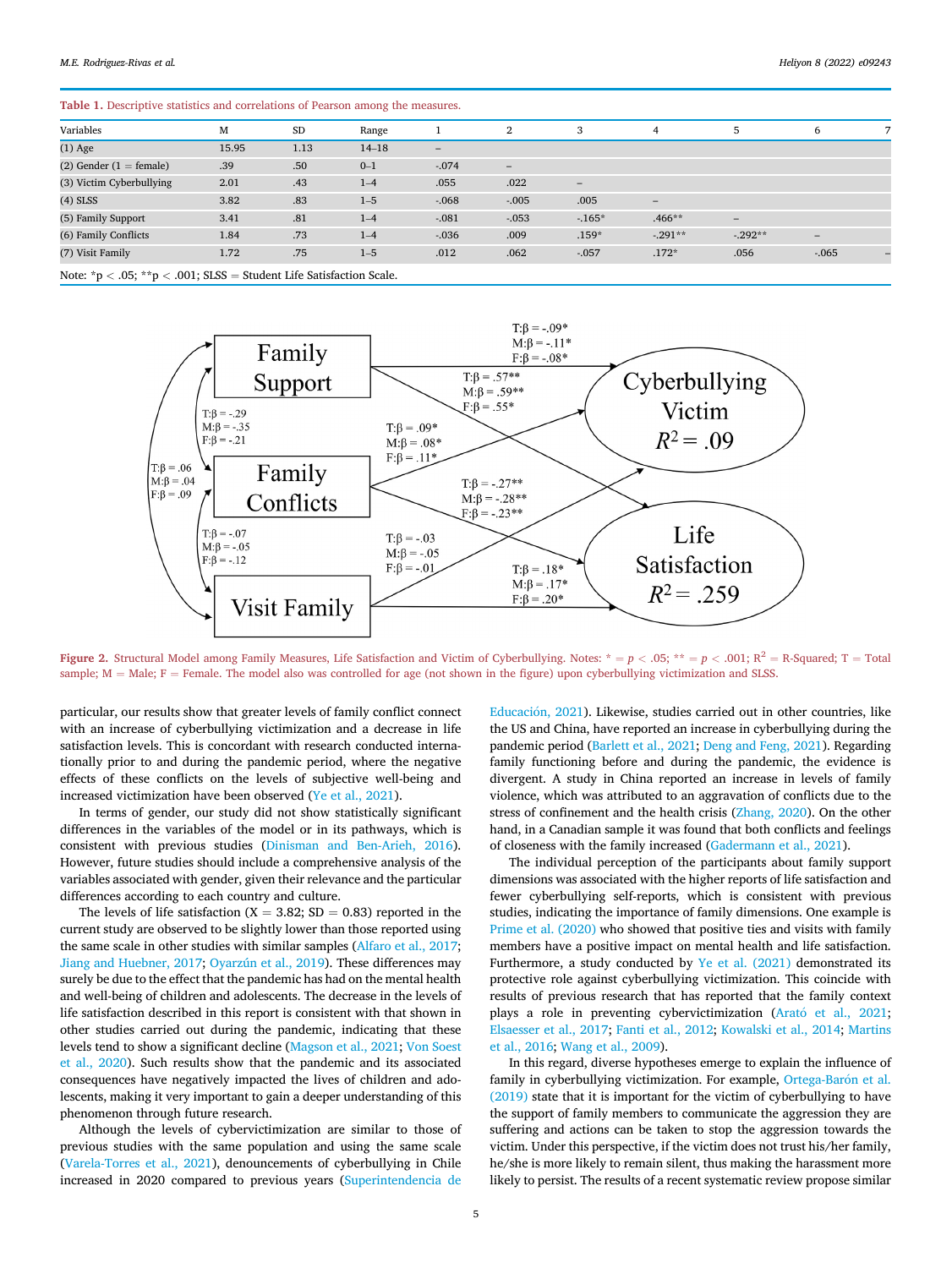explanations. The authors suggest that proximity with the family and low levels of family conflict are protective factors against bullying and cyberbullying because because this favors good communication, which allows the disclosure of situations of abuse from children to parents, a central aspect for prevention of bullying and cyberbullying ([Machim](#page-6-53)[barrena et al., 2019\)](#page-6-53).

On the other hand, there could be other possible ways to explain this relationship. In the same review just mentioned, it is suggested that the protective effect of good family relationships on bullying and cyberbullying would also be indirectly exerted through individual variables such as self-esteem, self-concept, social skills, among others ([Machimbarrena](#page-6-53) [et al., 2019\)](#page-6-53). Likewise, other authors have suggested that an adverse and more conflictual family climate has a negative impact on children's emotional regulation skills, which translates into a much higher likeli-hood of becoming cyber-victims (Arató et al., 2021; [Gianesini and](#page-6-54) [Brighi, 2015](#page-6-54)). However, it is quite complex to establish the directionality of these relationships. For example, some studies have shown that cybervictimization in children and adolescents can impair family communication [\(Appel et al., 2014](#page-6-55); [Larra](#page-6-56)ñ[aga et al., 2018](#page-6-56)). This would mean that a situation of harassment could negatively impact the victim's mental health and well-being, in turn degrading relationships with family members. Future research is necessary to clarify the underlying mechanisms of these phenomena to enable the identification of critical points for intervention.

Consequently, faced with these lower levels of life satisfaction and greater risks of cyberbullying behaviors, our results highlight actions to take as protective factors, especially in scenarios of great stress and uncertainty such as the current pandemic. It is essential to generate interventions focused on family factors that promote an increase in positive bonds and a decrease in conflicts, thus leading to improved levels of subjective well-being and fewer cyberbullying behaviors ([Prime et al.,](#page-6-52) [2020;](#page-6-52) [Schwartz et al., 2021](#page-7-20)).

Analogously, during this period it has been observed at the international level that promoting positive family bonds is key to better subjective well-being, as this is also a protective factor against bullying and cyberbullying behaviors ([Prime et al., 2020](#page-6-52); [Ye et al., 2021](#page-7-17)). In turn, school communities should foster synergic and collaborative work with families and provide resilience tools that prove to be useful in preparing for and dealing with high stress and disaster scenarios. Such situations challenge the adaptation of school curricula at different levels ([Schwartz](#page-7-20) [et al., 2021](#page-7-20)). It is important to consider that in the face of mobility restrictions and confinement measures that restrict visits with family members, among other limitations, it is necessary to foster family ties in a way that is appropriate to the specific health contexts ([Montag and Elhai,](#page-6-0) [2020\)](#page-6-0).

Research can inform public policy with knowledge and understanding about the phenomenon of cyberbullying. In addition, different regulations should also provide more support for schools regarding cyberbullying. Even though there is a national Act against school violence in Chile, including cyberbullying, schools are still missing more training and support to deal with these cases. Moreover, families can also be supported because cyberbullying is a type of aggression that mainly occurs outside of school property, such as online (Mason, 2008) or in students' homes.

Lastly, prevention efforts can take different forms. For example, the private sector can contribute by sponsoring public awareness campaigns or supporting prevention programs in schools. Considering the negative effect of the Pandemic on adolescent mental health in general, the private sector can also support schools and communities for prevention efforts, such as training for teachers, school counselors, and families about the consequences and risks of cyberbullying ([Suzuki](#page-7-21) [et al., 2012](#page-7-21)).

Our study has several limitations. First, the sample is relatively small and comes from a specific urban region. It is not representative of the general student population, which may undermine the generalizability of the results. This should be considered in future studies.

Second, the measurements were made through participant self-report, which may increase the risk of bias. Therefore, future research should consider the use of complementary information, such as teacher and parent reports. Third, only family variables were included in the analysis, which were constructed ad hoc for the present study. Future studies should consider the validation and adaptation of these scales. In addition, variables associated with socioeconomic level, owning of smartphones or personal computers and time of use of these devices were not examined, so future studies should include these variables, as well as investigate the impact of cyberbullying on life satisfaction. Furthermore, although this study was conducted during the pandemic, the use of a cross-sectional design without a pre-spread measure limited the temporal link between the outcomes, so future research should consider the design of longitudinal studies to gain a deeper understanding of the long-term effect of variables associated with the pandemic period.

Finally, inconsistent results about race, gender and socioeconomic status related to cyberbullying call for deeper understanding. They can be initially explained by the absence of more robust theoretical models or as a result of the deficit of better instruments to measure cyberbullying. Therefore, future research on cyberbullying can increase understanding about important variables such as race and gender by improving the psychometric properties of existing instruments and developing new ways to measure cyberbullying [\(Berne](#page-6-57) [et al., 2013\)](#page-6-57).

Despite these limitations, our study represents a relevant contribution to recent literature on life satisfaction and cyberbullying research, not only during the Covid-19 pandemic, but also in the face of future high stress and disaster scenarios. It provides evidence about the importance of the family and its connection to subjective well-being and preventing cyberbullying victimization behaviors. In particular, our results highlight the importance of family support for both life satisfaction and becoming a victim of cyberbullying.

Therefore, schools and communities can provide training and parenting support for those families that need more skills to support adolescents, especially in the context of more stress like the Pandemic. This is especially useful in a context of globalization in which interactions are increasingly occurring through digital media.

#### **Declarations**

#### Author contribution statement

Matías E. Rodriguez-Rivas; Jorge J. Varela: Conceived and designed the experiments; Analyzed and interpreted the data; Wrote the paper.

Constanza Gonzalez; María Josefina Chuecas: Performed the experiments; Wrote the paper.

# Funding statement

This work was supported by FONDECYT Iniciación  $N^{\circ}11170746$ , CONICYT, Chile.

#### Data availability statement

Data will be made available on request.

# Declaration of interests statement

The authors declare no conflict of interest.

# Additional information

Supplementary content related to this article has been published online at [https://doi.org/10.1016/j.heliyon.2022.e09243.](https://doi.org/10.1016/j.heliyon.2022.e09243)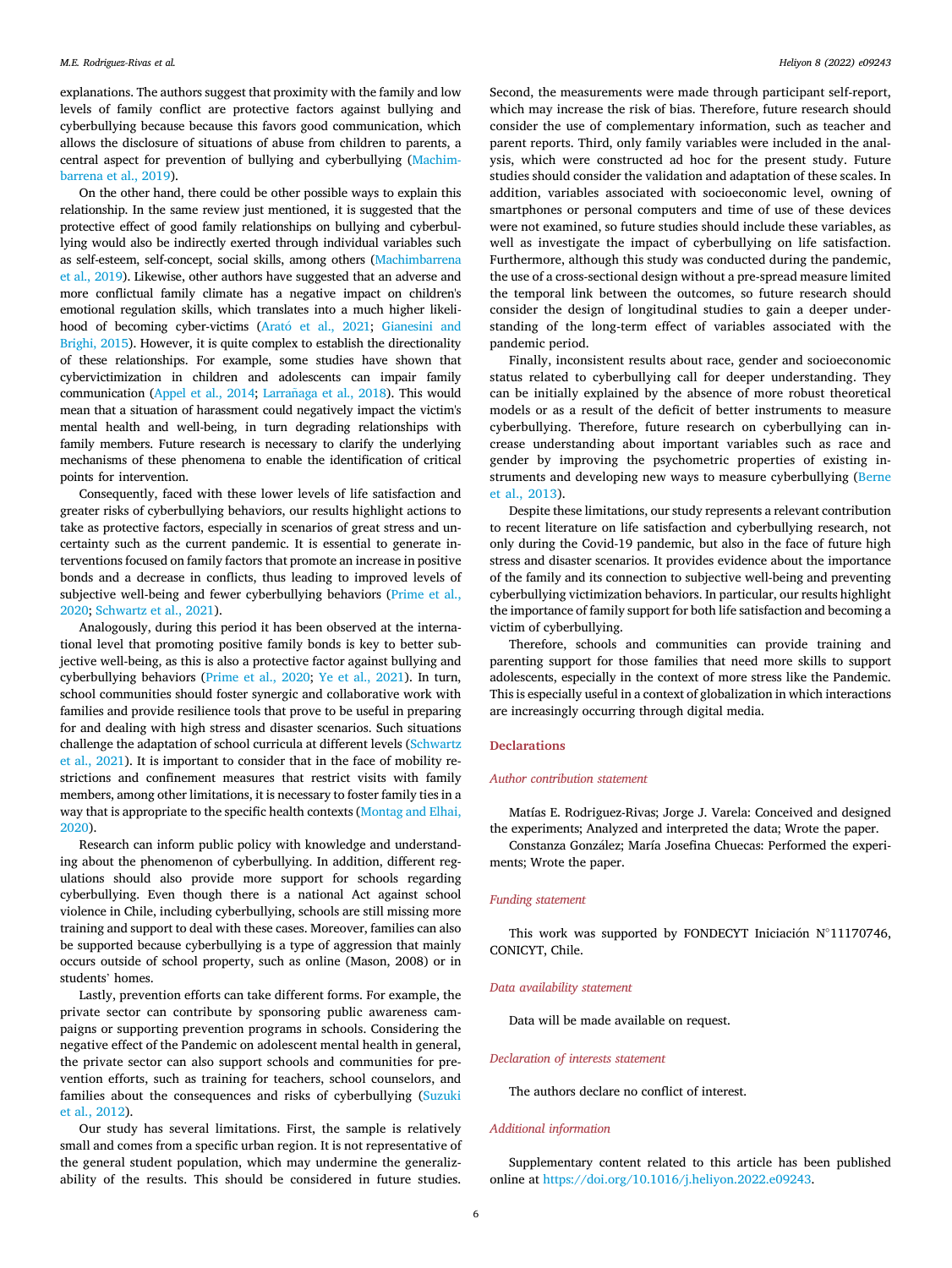#### References

<span id="page-6-13"></span>Alfaro, J., Benavente, M., Chuecas, J., Reyes, F., Varela, J., Melipillán, R., Fábrega, J., Yaikin, T., Rodríguez, C., 2021a. Resultados proyecto "international Survey of children's well-being" (ISCWeB)- Chile. In: En Centro de Estudios en Bienestar y Convivencia Social (CEBCS), El bienestar antes, durante y después de la pandemia. Universidad del Desarrollo, pp. 12–40. [https://psicologia.udd.cl/cebcs/](https://psicologia.udd.cl/cebcs/files/2021/01/El-bienestar-antes-durante-y-despu%C3%A9s-de-la-pandemia-CEBCS.pdf)files/2021/ [01/El-bienestar-antes-durante-y-despu%C3%A9s-de-la-pandemia-CEBCS.pdf.](https://psicologia.udd.cl/cebcs/files/2021/01/El-bienestar-antes-durante-y-despu%C3%A9s-de-la-pandemia-CEBCS.pdf)

<span id="page-6-2"></span>Alfaro, J., Benavente, M., Rodríguez-Rivas, M.E., Melipillán, R., Cabrera, T., Varela, J., Reyes, F., Pacheco, D., 2021b. Informe resultados: estudio Efectos de la Cuarentena Covid-19 en el Bienestar Adolescente. In: En Centro de Estudios en Bienestar y Convivencia Social (CEBCS). [https://psicologia.udd.cl/cebcs/](https://psicologia.udd.cl/cebcs/files/2021/11/Informe-Bienestar-COVID-19.pdf)files/2021/11/Informe [-Bienestar-COVID-19.pdf.](https://psicologia.udd.cl/cebcs/files/2021/11/Informe-Bienestar-COVID-19.pdf)

<span id="page-6-45"></span>[Alfaro, J., Guzman, J., Sirlopu, D., Garcia, C., Reyes, F., Gaudlitz, L., 2016. Propiedades](http://refhub.elsevier.com/S2405-8440(22)00531-X/sref3) [psicom](http://refhub.elsevier.com/S2405-8440(22)00531-X/sref3)[etricas de la Escala de Satisfacci](http://refhub.elsevier.com/S2405-8440(22)00531-X/sref3)o[n con la Vida en los Estudiantes \(SLSS\) de](http://refhub.elsevier.com/S2405-8440(22)00531-X/sref3) [Huebner en ni](http://refhub.elsevier.com/S2405-8440(22)00531-X/sref3)ñ[os y ni](http://refhub.elsevier.com/S2405-8440(22)00531-X/sref3)ñas de 10 a 12 añ[os de Chile. An. Psicolog. 32 \(2\), 383](http://refhub.elsevier.com/S2405-8440(22)00531-X/sref3).

<span id="page-6-49"></span>[Alfaro, J., Guzm](http://refhub.elsevier.com/S2405-8440(22)00531-X/sref4)a[n, J., Sirlopú, D., Oyarzún, D., Reyes, F., Benavente, M., Varela, J.,](http://refhub.elsevier.com/S2405-8440(22)00531-X/sref4) [Fern](http://refhub.elsevier.com/S2405-8440(22)00531-X/sref4)ández de Rota, J., 2017. Sense of community mediates the relationship between [social and community variables on adolescent life satisfaction. In: Tonon, G. \(Ed.\),](http://refhub.elsevier.com/S2405-8440(22)00531-X/sref4) [Quality Of Life in Communities of Latin Countries. Community Quality-of-life and Well-](http://refhub.elsevier.com/S2405-8440(22)00531-X/sref4)Being [\(185-204\). Springer.](http://refhub.elsevier.com/S2405-8440(22)00531-X/sref4)

<span id="page-6-24"></span>[Alfaro, J., Ramírez, L., Varela, J., 2019. Notion of life satisfaction and dissatisfaction in](http://refhub.elsevier.com/S2405-8440(22)00531-X/sref5) [children and adolescents of low socioeconomic status in Chile. Child Indicat. Res. 12,](http://refhub.elsevier.com/S2405-8440(22)00531-X/sref5) [1897](http://refhub.elsevier.com/S2405-8440(22)00531-X/sref5)–[1913](http://refhub.elsevier.com/S2405-8440(22)00531-X/sref5).

<span id="page-6-55"></span>[Appel, M., Stiglbauer, B., Batinic, B., Holtz, P., 2014. Internet use and verbal aggression:](http://refhub.elsevier.com/S2405-8440(22)00531-X/sref7) [the moderating role of parents and peers. Comput. Hum. Behav. 33, 235](http://refhub.elsevier.com/S2405-8440(22)00531-X/sref7)–[241.](http://refhub.elsevier.com/S2405-8440(22)00531-X/sref7)

<span id="page-6-27"></span>Arató, N., Zsidó, A.N., Rivnyá[k, A., P](http://refhub.elsevier.com/S2405-8440(22)00531-X/sref8)é[ley, B., L](http://refhub.elsevier.com/S2405-8440(22)00531-X/sref8)ábadi, B., 2021. Risk and protective factors [in cyberbullying: the role of family, social support and emotion regulation. Int. J.](http://refhub.elsevier.com/S2405-8440(22)00531-X/sref8) [Bull. Prevent. 1](http://refhub.elsevier.com/S2405-8440(22)00531-X/sref8)–[14.](http://refhub.elsevier.com/S2405-8440(22)00531-X/sref8)

<span id="page-6-8"></span>[Atienza-Gonz](http://refhub.elsevier.com/S2405-8440(22)00531-X/sref9)[alez, F., Martínez, N., Silva, C., 2020. Life satisfaction and self-rated health](http://refhub.elsevier.com/S2405-8440(22)00531-X/sref9) [in adolescents: the relationships between them and the role of gender and age.](http://refhub.elsevier.com/S2405-8440(22)00531-X/sref9) [Spanish J. Psychol. 23, 1](http://refhub.elsevier.com/S2405-8440(22)00531-X/sref9)–[9.](http://refhub.elsevier.com/S2405-8440(22)00531-X/sref9)

<span id="page-6-10"></span>Aymerich, M., Cladellas, R., Castelló, A., Casas, F., Cunill, M., 2021. The evolution of life [satisfaction throughout childhood and adolescence: differences in young people](http://refhub.elsevier.com/S2405-8440(22)00531-X/sref10)'<sup>s</sup> [evaluation according gender. Child Indicat. Res.](http://refhub.elsevier.com/S2405-8440(22)00531-X/sref10)

<span id="page-6-39"></span>[Barlett, C., Simmers, M., Roth, B., Gentile, D., 2021. Comparing cyberbullying prevalence](http://refhub.elsevier.com/S2405-8440(22)00531-X/sref11) [and process before and during the Covid-19 pandemic. J. Soc. Psychol. 161 \(4\)](http://refhub.elsevier.com/S2405-8440(22)00531-X/sref11).

<span id="page-6-23"></span>[Beale, A.V., Hall, K.R., 2007. Cyberbullying: what school administrators \(and parents\) can](http://refhub.elsevier.com/S2405-8440(22)00531-X/sref12) [do. Clear. House A J. Educ. Strategies, Issues Ideas 81 \(1\), 8](http://refhub.elsevier.com/S2405-8440(22)00531-X/sref12)–[12](http://refhub.elsevier.com/S2405-8440(22)00531-X/sref12).

<span id="page-6-46"></span>[Benavente, M., Cova, F., Alfaro, J., Varela, J., 2019. Propiedades Psicom](http://refhub.elsevier.com/S2405-8440(22)00531-X/sref13)[etricas de la](http://refhub.elsevier.com/S2405-8440(22)00531-X/sref13) [Escala de Satisfaccion con la Vida de los Estudiantes \(SLSS\) de Huebner en una](http://refhub.elsevier.com/S2405-8440(22)00531-X/sref13) Muestra de Adolescentes Chilenos. Revista Iberoamericana de Diagnóstico y [Evaluaci](http://refhub.elsevier.com/S2405-8440(22)00531-X/sref13)ó[n](http://refhub.elsevier.com/S2405-8440(22)00531-X/sref13) – [e Avaliaç](http://refhub.elsevier.com/S2405-8440(22)00531-X/sref13)ão Psicológica 50 (1).

<span id="page-6-57"></span>[Berne, S., Fris](http://refhub.elsevier.com/S2405-8440(22)00531-X/sref14)e[n, a., Schultze-Krumbholz, a., Scheithauer, H., Naruskov, K., Luik, P.,](http://refhub.elsevier.com/S2405-8440(22)00531-X/sref14) [Zukauskiene, R., 2013. Cyberbullying assessment instruments: a systematic review.](http://refhub.elsevier.com/S2405-8440(22)00531-X/sref14) [Aggress. Violent Behav. 18 \(2\), 320](http://refhub.elsevier.com/S2405-8440(22)00531-X/sref14)–[334.](http://refhub.elsevier.com/S2405-8440(22)00531-X/sref14)

<span id="page-6-19"></span>[Brochado, S., Soares, S., Fraga, S., 2017. A scoping review on studies of cyberbullying](http://refhub.elsevier.com/S2405-8440(22)00531-X/sref15) [prevalence among adolescents. Trauma Violence Abuse 18 \(5\), 523](http://refhub.elsevier.com/S2405-8440(22)00531-X/sref15)–[531](http://refhub.elsevier.com/S2405-8440(22)00531-X/sref15).

<span id="page-6-28"></span>[Buelga, S., Martínez-Ferrer, B., Musitu, G., 2016. Family relationships and cyberbullying.](http://refhub.elsevier.com/S2405-8440(22)00531-X/sref16) [In: Navarro, R., Yubero, S., Larranaga, E. \(Eds.\), Cyberbullying across the Globe.](http://refhub.elsevier.com/S2405-8440(22)00531-X/sref16) ~ [Springer, Cham, pp. 99](http://refhub.elsevier.com/S2405-8440(22)00531-X/sref16)–[114](http://refhub.elsevier.com/S2405-8440(22)00531-X/sref16).

<span id="page-6-35"></span>[Buelga, S., Martínez-Ferrer, B., Cava, M.J., 2017. Differences in family climate and family](http://refhub.elsevier.com/S2405-8440(22)00531-X/sref17) [communication among cyberbullies, cybervictims, and cyber bully](http://refhub.elsevier.com/S2405-8440(22)00531-X/sref17)–[victims in](http://refhub.elsevier.com/S2405-8440(22)00531-X/sref17) [adolescents. Comput. Hum. Behav. 76, 164](http://refhub.elsevier.com/S2405-8440(22)00531-X/sref17)–[173.](http://refhub.elsevier.com/S2405-8440(22)00531-X/sref17)

<span id="page-6-47"></span>[Byrne, B.M., 2001. Structural equation modeling with AMOS, EQS, and LISREL:](http://refhub.elsevier.com/S2405-8440(22)00531-X/sref18) [comparative approaches to testing for the factorial validity of a measuring](http://refhub.elsevier.com/S2405-8440(22)00531-X/sref18) [instrument. Int. J. Test. 1 \(1\), 55](http://refhub.elsevier.com/S2405-8440(22)00531-X/sref18)–[86](http://refhub.elsevier.com/S2405-8440(22)00531-X/sref18).

<span id="page-6-15"></span>Capone, V., Joshanloo, M., Scheifi[nger, H., 2021. Predictors of life satisfaction in a large](http://refhub.elsevier.com/S2405-8440(22)00531-X/sref19) [representative sample from Italy. Curr. Psychol. 40, 3609](http://refhub.elsevier.com/S2405-8440(22)00531-X/sref19)–[3627.](http://refhub.elsevier.com/S2405-8440(22)00531-X/sref19)

<span id="page-6-43"></span>[Choi, J., Park, Y., Kim, H., Song, J., Lee, D., Lee, E., Kang, H., Lee, J., Park, J., Lee, J.W.,](http://refhub.elsevier.com/S2405-8440(22)00531-X/sref20) [Yem, S., Lee, S., Ryu, S., Kim, Y., Kim, Y.R., Kim, Y.J., Lee, Y., 2021. Daily life changes](http://refhub.elsevier.com/S2405-8440(22)00531-X/sref20) [and life satisfaction among Korean school-aged children in the Covid-19 pandemic.](http://refhub.elsevier.com/S2405-8440(22)00531-X/sref20) [Int. J. Environ. Res. Publ. Health 18 \(6\).](http://refhub.elsevier.com/S2405-8440(22)00531-X/sref20)

<span id="page-6-20"></span>Consejo Nacional de la Infancia, 2018. Analisis Multivariable de Estudio Polivictimización en Niños, Niñas y Adolescentes realizado por la Pontificia Universidad Católica de Chile. Santiago, Chile. Retrieved from. http://ww [.creciendoconderechos.gob.cl/docs/Informe\\_Final\\_polivictimizacion.pdf](http://www.creciendoconderechos.gob.cl/docs/Informe_Final_polivictimizacion.pdf).

<span id="page-6-40"></span>[Deng, S., Feng, X., 2021. How perceived threat of COVID-19 reltade to aggressive](http://refhub.elsevier.com/S2405-8440(22)00531-X/sref22) [tendencies during the pandemic in Hubei province and other regions of China:](http://refhub.elsevier.com/S2405-8440(22)00531-X/sref22) [mediators and moderators. Curr. Psychol.](http://refhub.elsevier.com/S2405-8440(22)00531-X/sref22)

<span id="page-6-4"></span>[Diener, E., 2006. Guidelines for national indicators of subjective well-being and ill-being.](http://refhub.elsevier.com/S2405-8440(22)00531-X/sref23) [J. Happiness Stud. 7, 397](http://refhub.elsevier.com/S2405-8440(22)00531-X/sref23)–[404.](http://refhub.elsevier.com/S2405-8440(22)00531-X/sref23)

<span id="page-6-3"></span>[Diener, E., 2009. Subjective well-being. In: Diener, E. \(Ed.\),](http://refhub.elsevier.com/S2405-8440(22)00531-X/sref24) The Science Of Well-Being: the -Collected Works Of Ed Diener[. Social Indicators Research Series 37.](http://refhub.elsevier.com/S2405-8440(22)00531-X/sref24)

<span id="page-6-14"></span>[Diener, E., Oishi, S., Tay, L., 2018. Advances in subjective well-being research. Nat.](http://refhub.elsevier.com/S2405-8440(22)00531-X/sref25) [Human Behav. 2 \(4\), 253](http://refhub.elsevier.com/S2405-8440(22)00531-X/sref25)–[260.](http://refhub.elsevier.com/S2405-8440(22)00531-X/sref25)

<span id="page-6-7"></span>[Dinisman, T., Ben-Arieh, A., 2016. The characteristics of children](http://refhub.elsevier.com/S2405-8440(22)00531-X/sref26)'s subjective well-being. [Soc. Indicat. Res. 126, 555](http://refhub.elsevier.com/S2405-8440(22)00531-X/sref26)–[569](http://refhub.elsevier.com/S2405-8440(22)00531-X/sref26).

<span id="page-6-31"></span>[Elsaesser, C., Russell, B., Ohannessian, C.M., Patton, D., 2017. Parenting in a digital age: a](http://refhub.elsevier.com/S2405-8440(22)00531-X/sref27) [review of parents' role in preventing adolescent cyberbullying. Aggress. Violent](http://refhub.elsevier.com/S2405-8440(22)00531-X/sref27) [Behav. 35, 62](http://refhub.elsevier.com/S2405-8440(22)00531-X/sref27)–[72](http://refhub.elsevier.com/S2405-8440(22)00531-X/sref27).

<span id="page-6-32"></span>[Fanti, K.A., Demetriou, A.G., Hawa, V.V., 2012. A longitudinal study of cyberbullying:](http://refhub.elsevier.com/S2405-8440(22)00531-X/sref28) [examining risk and protective factors. The European Journal of Developmental.](http://refhub.elsevier.com/S2405-8440(22)00531-X/sref28) [Psychology 9 \(2\), 168](http://refhub.elsevier.com/S2405-8440(22)00531-X/sref28)–[181.](http://refhub.elsevier.com/S2405-8440(22)00531-X/sref28)

<span id="page-6-51"></span>[Gadermann, A.C., Thomson, K.C., Richardson, C.G., Gagn](http://refhub.elsevier.com/S2405-8440(22)00531-X/sref29)[e, M., McAuliffe, C.,](http://refhub.elsevier.com/S2405-8440(22)00531-X/sref29) [Hirani, S., Jenkins, E., 2021. Examining the impacts of the COVID-19 pandemic on](http://refhub.elsevier.com/S2405-8440(22)00531-X/sref29)

family mental health in Canada: fi[ndings from a national cross-sectional study.](http://refhub.elsevier.com/S2405-8440(22)00531-X/sref29) [BMJ Open 11 \(1\).](http://refhub.elsevier.com/S2405-8440(22)00531-X/sref29)

- <span id="page-6-42"></span>[Garaigordobil, M., Machimbarrena, J.M., 2019. Victimization and perpetration of](http://refhub.elsevier.com/S2405-8440(22)00531-X/sref30) [bullying/cyberbullying: connections with emotional and behavioral problems and](http://refhub.elsevier.com/S2405-8440(22)00531-X/sref30) [childhood stress. Psychosoc. Interv. 28 \(2\), 67](http://refhub.elsevier.com/S2405-8440(22)00531-X/sref30)–[73.](http://refhub.elsevier.com/S2405-8440(22)00531-X/sref30)
- <span id="page-6-54"></span>[Gianesini, G., Brighi, A., 2015. Cyberbullying in the era of digital relationships: the](http://refhub.elsevier.com/S2405-8440(22)00531-X/sref31) [unique role of resilience and emotion regulation on adolescents](http://refhub.elsevier.com/S2405-8440(22)00531-X/sref31)' adjustment. In: [Blair, S.L., Claster, P.N., Claster, S.M. \(Eds.\), Technology and Youth: Growing up in a](http://refhub.elsevier.com/S2405-8440(22)00531-X/sref31) Digital World (1-47)[. Emerald Group Publishing Limited.](http://refhub.elsevier.com/S2405-8440(22)00531-X/sref31)

<span id="page-6-5"></span>[Gonz](http://refhub.elsevier.com/S2405-8440(22)00531-X/sref33)[alez-Carrasco, M., Casas, F., Vinas, F., Dinisman, T., 2017. Changes with age in](http://refhub.elsevier.com/S2405-8440(22)00531-X/sref33) ~ [subjective well-being through the adolescent years: differences by gender.](http://refhub.elsevier.com/S2405-8440(22)00531-X/sref33) [J. Happiness Stud. 18, 63](http://refhub.elsevier.com/S2405-8440(22)00531-X/sref33)–[88](http://refhub.elsevier.com/S2405-8440(22)00531-X/sref33).

<span id="page-6-11"></span>[Guzm](http://refhub.elsevier.com/S2405-8440(22)00531-X/sref34)[an, J., Varela, J., Benavente, M., Sirlopú, D., 2017. Sociodemographic pro](http://refhub.elsevier.com/S2405-8440(22)00531-X/sref34)file of children'[s well-being in Chile. In: Sarriera, J., Bedin, L. \(Eds.\), Psychosocial Well-](http://refhub.elsevier.com/S2405-8440(22)00531-X/sref34)[Being of Children and Adolescents in Latin America, Children](http://refhub.elsevier.com/S2405-8440(22)00531-X/sref34)'s Well-Being: [Indicators and Research, 16. Springer, Cham.](http://refhub.elsevier.com/S2405-8440(22)00531-X/sref34)

<span id="page-6-17"></span>[Hinduja, S., Patchin, J.W., 2010. Bullying, cyberbullying, and suicide. Arch. Suicide Res.](http://refhub.elsevier.com/S2405-8440(22)00531-X/sref35) [14 \(3\), 206](http://refhub.elsevier.com/S2405-8440(22)00531-X/sref35)–[221.](http://refhub.elsevier.com/S2405-8440(22)00531-X/sref35)

<span id="page-6-50"></span>Jiang, X., Huebner, S., 2017. Students' [life satisfaction scale: analysis of factorial](http://refhub.elsevier.com/S2405-8440(22)00531-X/sref36) [invariance across gender. J. Well-Being Assess. 1, 25](http://refhub.elsevier.com/S2405-8440(22)00531-X/sref36)–[34](http://refhub.elsevier.com/S2405-8440(22)00531-X/sref36).

<span id="page-6-9"></span>[Kaye-Tzadok, A., Kim, S., Main, G., 2017. Children](http://refhub.elsevier.com/S2405-8440(22)00531-X/sref37)'s subjective well-being in relation to gender- what can we learn from dissatisfi[ed children? Child. Youth Serv. Rev. 80,](http://refhub.elsevier.com/S2405-8440(22)00531-X/sref37) [96](http://refhub.elsevier.com/S2405-8440(22)00531-X/sref37)–[104.](http://refhub.elsevier.com/S2405-8440(22)00531-X/sref37)

<span id="page-6-29"></span>[Kowalski, R.M., Giumetti, G.W., Schroeder, A.N., Lattanner, M.R., 2014. Bullying in the](http://refhub.elsevier.com/S2405-8440(22)00531-X/sref38) [digital age: a critical review and meta-analysis of cyberbullying research among](http://refhub.elsevier.com/S2405-8440(22)00531-X/sref38) [youth. Psychol. Bull. 140 \(4\), 1073](http://refhub.elsevier.com/S2405-8440(22)00531-X/sref38)–[1137.](http://refhub.elsevier.com/S2405-8440(22)00531-X/sref38)

<span id="page-6-18"></span>[Kowalski, R.M., Limber, S.E., Agatston, P.W., 2012. Cyberbullying: Bullying in the Digital](http://refhub.elsevier.com/S2405-8440(22)00531-X/sref39) [Age, 2nd end. Wiley-Blackwell, Malden, MA.](http://refhub.elsevier.com/S2405-8440(22)00531-X/sref39)

<span id="page-6-56"></span>[Larra](http://refhub.elsevier.com/S2405-8440(22)00531-X/sref40)ñ[aga, E., Yubero, S., Navarro, R., 2018. Parents](http://refhub.elsevier.com/S2405-8440(22)00531-X/sref40)' responses to coping with bullying: variations by adolescents' [self-reported victimization and parents](http://refhub.elsevier.com/S2405-8440(22)00531-X/sref40)' awareness of bullying involvement. Soc. Sci.  $\overline{7}$  (8), 121–[132.](http://refhub.elsevier.com/S2405-8440(22)00531-X/sref40)

<span id="page-6-36"></span>[Larra](http://refhub.elsevier.com/S2405-8440(22)00531-X/sref41)ñ[aga, E., Yubero, S., Ovejero, A., Navarro, R., 2016. Loneliness, parent-child](http://refhub.elsevier.com/S2405-8440(22)00531-X/sref41) [communication and cyberbullying victimization among Spanish youths. Comput.](http://refhub.elsevier.com/S2405-8440(22)00531-X/sref41) [Hum. Behav. 65, 1](http://refhub.elsevier.com/S2405-8440(22)00531-X/sref41)–[8](http://refhub.elsevier.com/S2405-8440(22)00531-X/sref41).

<span id="page-6-38"></span>[Lawler, M.J., Newland, L.A., Giger, J.T., Roh, S., Brockevelt, B.L., 2017. Ecological,](http://refhub.elsevier.com/S2405-8440(22)00531-X/sref42) relationship based model of children'[s subjective well-being: perspectives of 10-year-old](http://refhub.elsevier.com/S2405-8440(22)00531-X/sref42) [children in the United States and 10 other countries. Child Indicat. Res. 10 \(1\), 1](http://refhub.elsevier.com/S2405-8440(22)00531-X/sref42)–[18](http://refhub.elsevier.com/S2405-8440(22)00531-X/sref42).

<span id="page-6-26"></span>[Lee, B., Yoo, M., 2015. Family, school, and community correlates of Children](http://refhub.elsevier.com/S2405-8440(22)00531-X/sref43)'s subjective [well-being: an international comparative study. Child Indicat. Res. 8 \(1\), 151](http://refhub.elsevier.com/S2405-8440(22)00531-X/sref43)–[175](http://refhub.elsevier.com/S2405-8440(22)00531-X/sref43).

<span id="page-6-41"></span>[Lessard, L., Puhl, R., 2021. Adolescent Academic Worries amid Covid-19 and Perspectives](http://refhub.elsevier.com/S2405-8440(22)00531-X/sref44) [on Pandemic-Related Changes in Teacher and Peer Relations. School Psychology.](http://refhub.elsevier.com/S2405-8440(22)00531-X/sref44)

<span id="page-6-6"></span>[Looze, M.E., Huijts, T., Stevens, G.W.J.M., Torsheim, T., Vollebergh, W.A.M., 2018. The](http://refhub.elsevier.com/S2405-8440(22)00531-X/sref45) [happiest kids on earth. Gender equality and adolescent life satisfaction in Europe and](http://refhub.elsevier.com/S2405-8440(22)00531-X/sref45) [North America. J. Youth Adolesc. 47, 1073](http://refhub.elsevier.com/S2405-8440(22)00531-X/sref45)–[1085](http://refhub.elsevier.com/S2405-8440(22)00531-X/sref45).

<span id="page-6-53"></span>[Machimbarrena, J.M., Gonz](http://refhub.elsevier.com/S2405-8440(22)00531-X/sref46)[alez-Cabrera, J., Garaigordobil, M., 2019. Family variables](http://refhub.elsevier.com/S2405-8440(22)00531-X/sref46) [related to bullying and cyberbullying: a systematic review. Pensamiento Psicologico](http://refhub.elsevier.com/S2405-8440(22)00531-X/sref46) [17 \(2\), 37](http://refhub.elsevier.com/S2405-8440(22)00531-X/sref46)–[56.](http://refhub.elsevier.com/S2405-8440(22)00531-X/sref46)

<span id="page-6-1"></span>[Magson, N., Freeman, J., Rapee, R., Richardson, C., Oar, E., Fardouly, J., 2021. Risk and](http://refhub.elsevier.com/S2405-8440(22)00531-X/sref47) [protective factors for prospective changes in adolescent mental health during the](http://refhub.elsevier.com/S2405-8440(22)00531-X/sref47) [Covid-19 pandemic. J. Youth Adolesc. 50, 44](http://refhub.elsevier.com/S2405-8440(22)00531-X/sref47)–[57](http://refhub.elsevier.com/S2405-8440(22)00531-X/sref47).

<span id="page-6-33"></span>[Martins, M.D., Veiga Simao, A.M., Freire, I., Caetano, A.P., Matos, A., 2016.](http://refhub.elsevier.com/S2405-8440(22)00531-X/sref48) [Cybervictimization and cyber-aggression among Portugese adolescents: the relation](http://refhub.elsevier.com/S2405-8440(22)00531-X/sref48) [to family support and family rules. Int. J. Cyber Behav. Psychol. Learn. \(IJCBPL\) 6](http://refhub.elsevier.com/S2405-8440(22)00531-X/sref48) [\(3\), 65](http://refhub.elsevier.com/S2405-8440(22)00531-X/sref48)–[78](http://refhub.elsevier.com/S2405-8440(22)00531-X/sref48).

<span id="page-6-22"></span>[Mason, K.L., 2008. Cyberbullying: a preliminary assessment for school personnel.](http://refhub.elsevier.com/S2405-8440(22)00531-X/sref49) [Psychol. Sch. 45 \(4\), 323](http://refhub.elsevier.com/S2405-8440(22)00531-X/sref49)–[348.](http://refhub.elsevier.com/S2405-8440(22)00531-X/sref49)

<span id="page-6-48"></span>[Mehrotra, D.V., Liu, F., Permutt, T., 2017. Missing data in clinical trials: control-based](http://refhub.elsevier.com/S2405-8440(22)00531-X/sref50) [mean imputation and sensitivity analysis. Pharmaceut. Stat. 16 \(5\), 378](http://refhub.elsevier.com/S2405-8440(22)00531-X/sref50)–[392.](http://refhub.elsevier.com/S2405-8440(22)00531-X/sref50)

<span id="page-6-21"></span>Ministerio de Educación, Centro de Estudios, 2018. Ciberacoso: una revisión internacional y nacional de estudios y programas. Evidencias  $N^{\circ}$  43. Santiago, Chile. Retrieved from. [https://centroestudios.mineduc.cl/wp-content/uploads/sites/100/](https://centroestudios.mineduc.cl/wp-content/uploads/sites/100/2018/11/EVIDENCIAS-43.pdf) [2018/11/EVIDENCIAS-43.pdf.](https://centroestudios.mineduc.cl/wp-content/uploads/sites/100/2018/11/EVIDENCIAS-43.pdf)

<span id="page-6-44"></span>Ministerio de Salud, 2020. Presidente anuncia suspension de clases y reduce actos públicos. Santiago, Chile. Retrieved from. [https://www.minsal.cl/presidente-anun](https://www.minsal.cl/presidente-anuncia-suspension-de-clases-y-reduce-actos-publicos/) [cia-suspension-de-clases-y-reduce-actos-publicos/.](https://www.minsal.cl/presidente-anuncia-suspension-de-clases-y-reduce-actos-publicos/)

<span id="page-6-0"></span>[Montag, C., Elhai, J., 2020. Discussing digital technology overuse in children and](http://refhub.elsevier.com/S2405-8440(22)00531-X/sref53) [adolescents during the Covid-19 pandemic and beyond: on the importance of](http://refhub.elsevier.com/S2405-8440(22)00531-X/sref53) [considering affective neuroscience theory. Add. Behav. Rep. 12.](http://refhub.elsevier.com/S2405-8440(22)00531-X/sref53)

<span id="page-6-37"></span>Navarro, R., Yubero, S., Larrañaga, E., 2015. Psychosocial risk factors for involvement in [bullying behaviors: empirical comparison between cyberbullying and social bullying](http://refhub.elsevier.com/S2405-8440(22)00531-X/sref54) [victims and bullies. School Mental Health 7 \(4\), 235](http://refhub.elsevier.com/S2405-8440(22)00531-X/sref54)–[248](http://refhub.elsevier.com/S2405-8440(22)00531-X/sref54).

<span id="page-6-16"></span>[Oberle, E., Schonert-Reichl, K., Zumbo, B., 2011. Life satisfaction in early adolescence:](http://refhub.elsevier.com/S2405-8440(22)00531-X/sref55) [personal, neighborhood, school, family, and peer in](http://refhub.elsevier.com/S2405-8440(22)00531-X/sref55)fluences. J. Youth Adolesc. 40, [889](http://refhub.elsevier.com/S2405-8440(22)00531-X/sref55)–[901](http://refhub.elsevier.com/S2405-8440(22)00531-X/sref55).

<span id="page-6-30"></span>Ortega-Barón, J., Buelga-Vasquez, S., Cava-Caballero, M.J., 2016. The influence of school [climate and family climate among adolescents victims of cyberbullying. Comunicar](http://refhub.elsevier.com/S2405-8440(22)00531-X/sref56) [24 \(46\), 57](http://refhub.elsevier.com/S2405-8440(22)00531-X/sref56)–[65](http://refhub.elsevier.com/S2405-8440(22)00531-X/sref56).

<span id="page-6-34"></span>Ortega-Barón, J., Postigo, J., Iranzo, B., Buelga, S., Carrascosa, L., 2019. Parental communication and feelings of affi[liation in adolescent aggressors and victims of](http://refhub.elsevier.com/S2405-8440(22)00531-X/sref57) [cyberbullying. Soc. Sci. 8 \(1\), 1](http://refhub.elsevier.com/S2405-8440(22)00531-X/sref57)–[12](http://refhub.elsevier.com/S2405-8440(22)00531-X/sref57).

<span id="page-6-12"></span>[Oyanedel, J., Alfaro, J., Mella, C., 2015. Bienestar subjetivo y calidad de vida en Chile.](http://refhub.elsevier.com/S2405-8440(22)00531-X/sref58) Revista Latinoamericana de Ciencias Sociales, Niñez y Juventud 13 (1).

<span id="page-6-25"></span>[Oyarzún, D., Casas, F., Alfaro, J., 2019. Family, school, and neighborhood microsystems](http://refhub.elsevier.com/S2405-8440(22)00531-X/sref59) influence on children'[s life satisfaction in Chile. Child Indicat. Res. 12, 1915](http://refhub.elsevier.com/S2405-8440(22)00531-X/sref59)–[1933](http://refhub.elsevier.com/S2405-8440(22)00531-X/sref59).

<span id="page-6-52"></span>[Prime, H., Wade, M., Browne, D.T., 2020. Risk and resilience in family well-being during](http://refhub.elsevier.com/S2405-8440(22)00531-X/sref60) [the COVID-19 pandemic. Am. Psychol. 75 \(5\), 631](http://refhub.elsevier.com/S2405-8440(22)00531-X/sref60)–[643](http://refhub.elsevier.com/S2405-8440(22)00531-X/sref60).